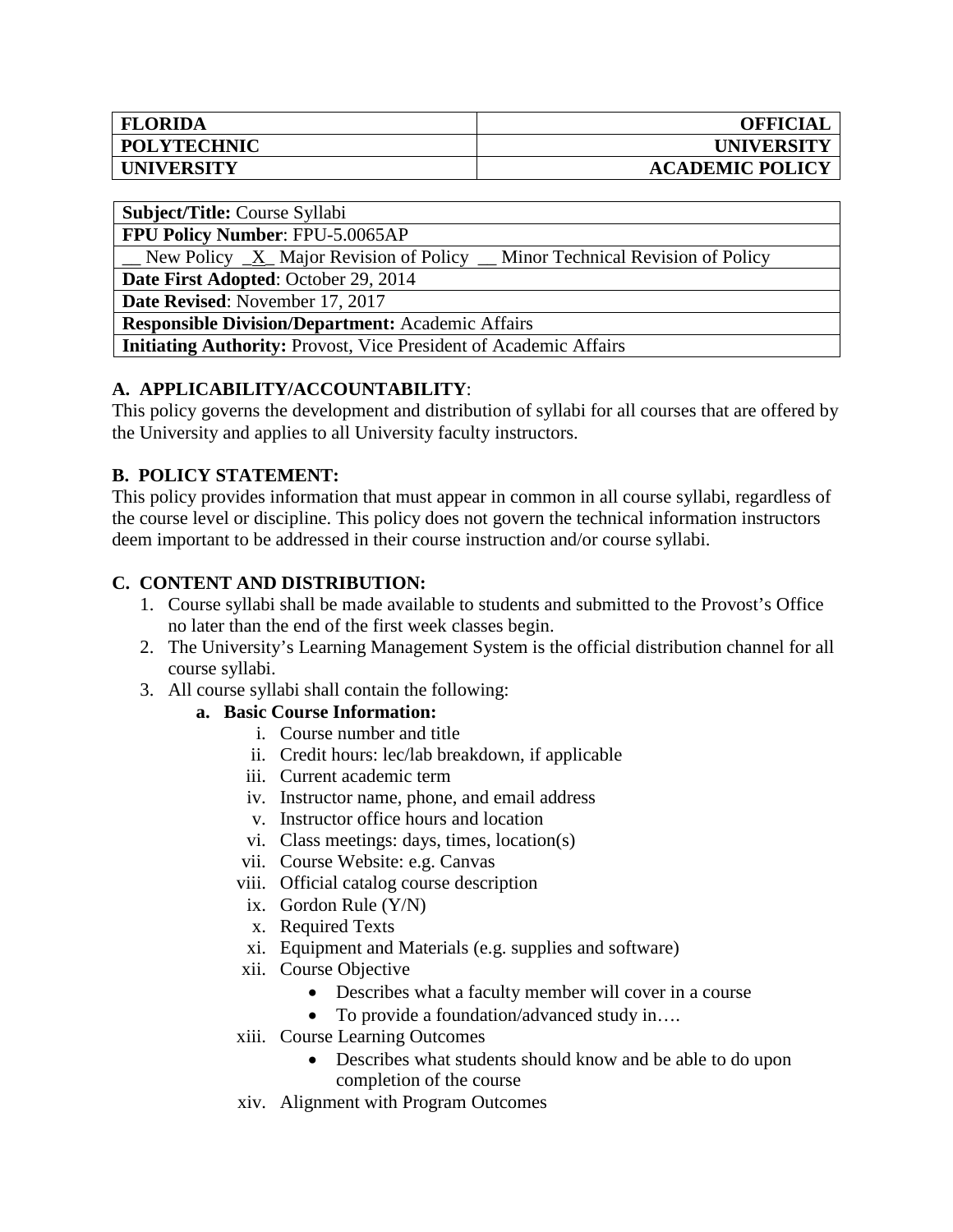- Include alignment with General Education Competency; ABET Student Outcomes; or other professional standards, if applicable.
- xv. *Academic Support Resources (copy and paste the following):*
	- Students can access the Florida Polytechnic University library through the student portal [\(https://floridapoly.edu/about/offices](https://floridapoly.edu/about/offices-and-services/technology/digital-library/)[and-services/technology/digital-library/\)](https://floridapoly.edu/about/offices-and-services/technology/digital-library/) and Canvas [\(https://floridapolytechnic.instructure.com/login,](https://floridapolytechnic.instructure.com/login) on and off campus. Students may direct questions to the Success Desk in the Commons or by email, [library@floridapoly.edu.](mailto:library@floridapoly.edu)
	- The Academic Success Center, located in the Commons, provides a range of services including tutoring. Students may direct questions to [ASC@floridapoly.edu.](mailto:ASC@floridapoly.edu)

## b. **Course Policies**:

- i. Attendance (at the discretion of the instructor per University Policy [https://floridapoly.edu/wp-content/uploads/2017/07/FPU-5.0010AP-](https://floridapoly.edu/wp-content/uploads/2017/07/FPU-5.0010AP-Student-Attendance.pdf)[Student-Attendance.pdf\)](https://floridapoly.edu/wp-content/uploads/2017/07/FPU-5.0010AP-Student-Attendance.pdf)
	- *Note: Instructors opting to withdraw students for non-attendance should contact the Registrar's Office.*
- ii. Grading Scale: Include the grading scale that will be used in the course. (See also University Policy [https://floridapoly.edu/wp](https://floridapoly.edu/wp-content/uploads/2017/07/FPU-5.0071AP-Grading-Policy-10.20.15.pdf)[content/uploads/2017/07/FPU-5.0071AP-Grading-Policy-10.20.15.pdf.](https://floridapoly.edu/wp-content/uploads/2017/07/FPU-5.0071AP-Grading-Policy-10.20.15.pdf)
- iii. Assignments/Evaluation Methods (syllabi should include details about how the student will be evaluated include types of assignments—exams, quizzes, papers, projects, and relative percentage of course grade for each);
- iv. Late Work/Make-up work.
- c. **University Policies** (Copy and paste this section into all syllabi):
	- i. Academic Integrity: All students must commit to the highest ethical standards in completion of all academic pursuits and endeavors: [https://floridapoly.edu/wp-content/uploads/2017/07/FPU-5.005-](https://floridapoly.edu/wp-content/uploads/2017/07/FPU-5.005-Academic-Integrity-7.29.14.pdf) [Academic-Integrity-7.29.14.pdf](https://floridapoly.edu/wp-content/uploads/2017/07/FPU-5.005-Academic-Integrity-7.29.14.pdf)
	- ii. Reasonable Accommodations: Students who quality for course or classroom adjustments under the Americans with Disabilities Act (ADA) must register with the Office of Disability Services: [https://floridapoly.edu/wp-content/uploads/2017/07/FPU-3.0041AP-](https://floridapoly.edu/wp-content/uploads/2017/07/FPU-3.0041AP-Student-Requests-for-Disability-Services-10.23.15a.pdf)[Student-Requests-for-Disability-Services-10.23.15a.pdf](https://floridapoly.edu/wp-content/uploads/2017/07/FPU-3.0041AP-Student-Requests-for-Disability-Services-10.23.15a.pdf)
	- iii. Accommodations for Religious Observances, Practices and Beliefs: [https://floridapoly.edu/wp-content/uploads/FPU-3.009-Reasonable-](https://floridapoly.edu/wp-content/uploads/FPU-3.009-Reasonable-Accommodations-6.22.17.pdf)[Accommodations-6.22.17.pdf](https://floridapoly.edu/wp-content/uploads/FPU-3.009-Reasonable-Accommodations-6.22.17.pdf)

# **d. Topic Schedule**

4. Faculty may utilize a template provided by the Office of Academic Affairs for developing course syllabi or create their own. Regardless, all syllabi must include the information delineated in item C.3. above.